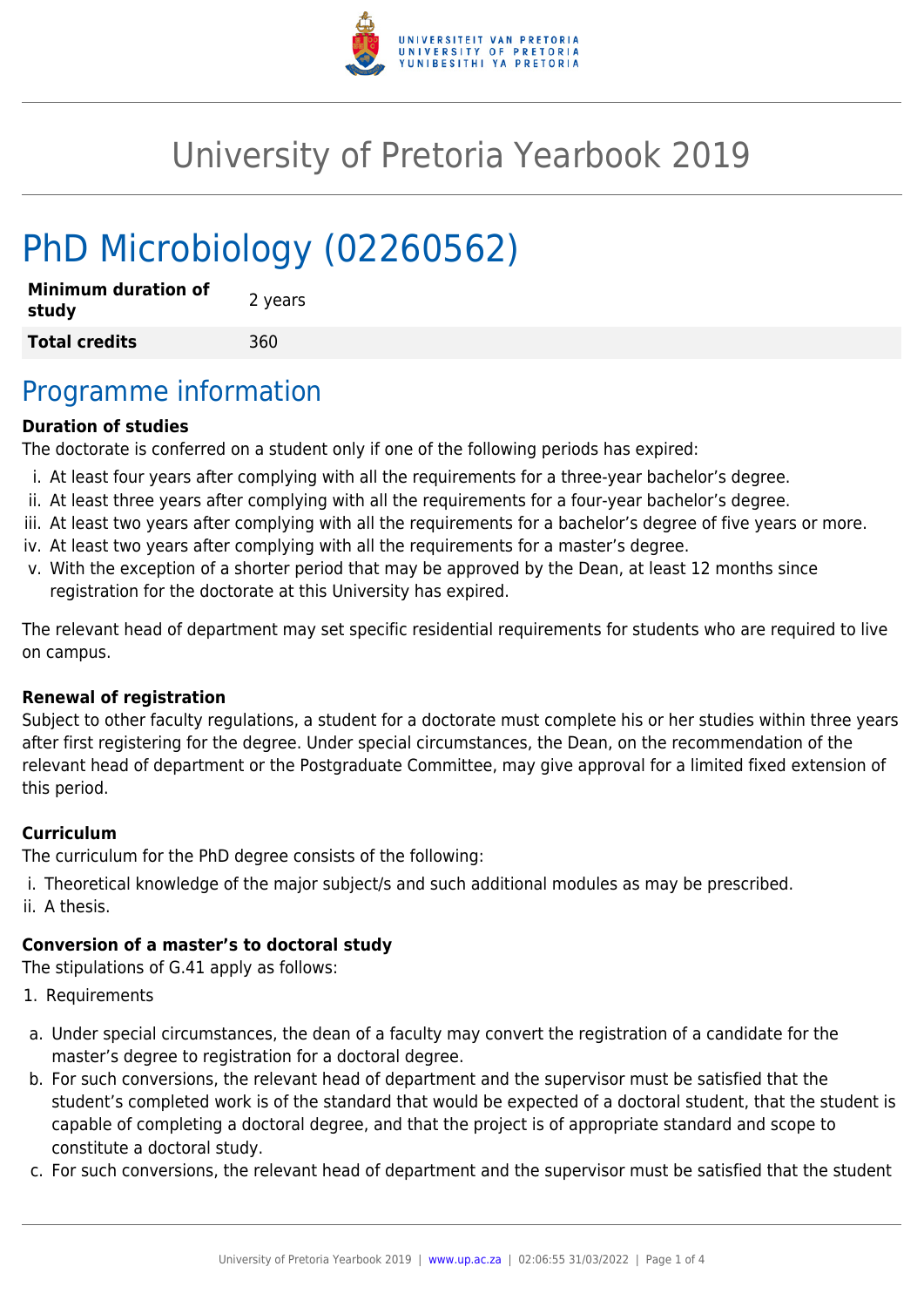

has demonstrated that he or she has the potential to fulfil the requirements of a doctoral degree without having completed a master's degree.

- 2. Process
- a. Application for conversion may be submitted at any time during the course of study for the master's degree.
- b. The application for the conversion must include the following documentation:
- i. A detailed progress report by the candidate of the work completed for the master's project. The report must provide proof that the results obtained thus far are of such a standard and scientific significance that they justify conversion to a doctoral project. The report should include details of presentations made at conferences and of material that has been submitted for publication and/or published.
- ii. A detailed proposal for the intended doctoral project, written by the candidate, including the objectives of the project.
- iii. A recommendation by the supervisor with specific comments on the ability of the applicant as a potential doctoral candidate as well as the feasibility of the conversion, especially with regard to the information provided by the candidate in his/her reports (items (i) and (ii)).
- iv. A recommendation by the relevant head of department, if he or she is not the supervisor, in which the ability of the candidate as a potential doctoral candidate is confirmed.
- v. If the Dean considers it advisable for the faculty, the candidate may be required to present a seminar to the department in support of the application. In this case, the relevant head of department should include a report on this in his or her recommendation.
- c. The application of the candidate, together with the reports and recommendations, is submitted for consideration to the Dean, (who may delegate to the Chairperson of the Faculty Postgraduate Committee) for approval. The decision should be submitted to the Faculty Board for approval.

#### **General**

Candidates are required to familiarise themselves with the General Regulations regarding the maximum duration of study and the requirements to submit an article/s for publication.

### Examinations and pass requirements

- i. Consult the General Regulations that apply to the calculation of marks.
- ii. In order to obtain the PhD degree the candidate must:
- pass the examinations and the prescribed modules, as determined in the study programme;
- pass the thesis; and
- pass the final examination on the thesis and general subject knowledge.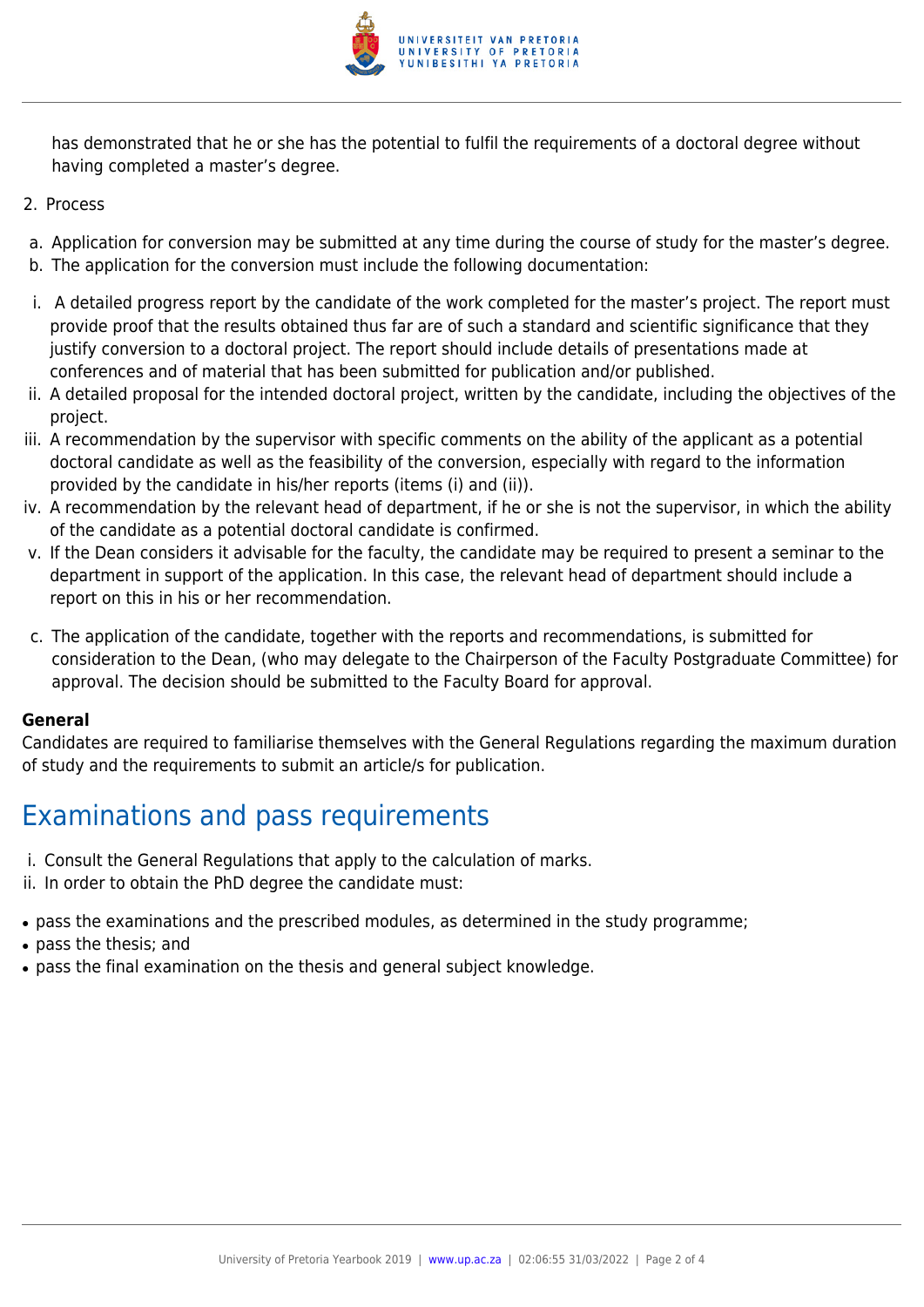

### Curriculum: Year 1

**Minimum credits: 360**

#### **Core modules**

[Thesis: Microbiology 990](https://www.up.ac.za/parents/yearbooks/2019/modules/view/MBY 990) (MBY 990) - Credits: 360.00